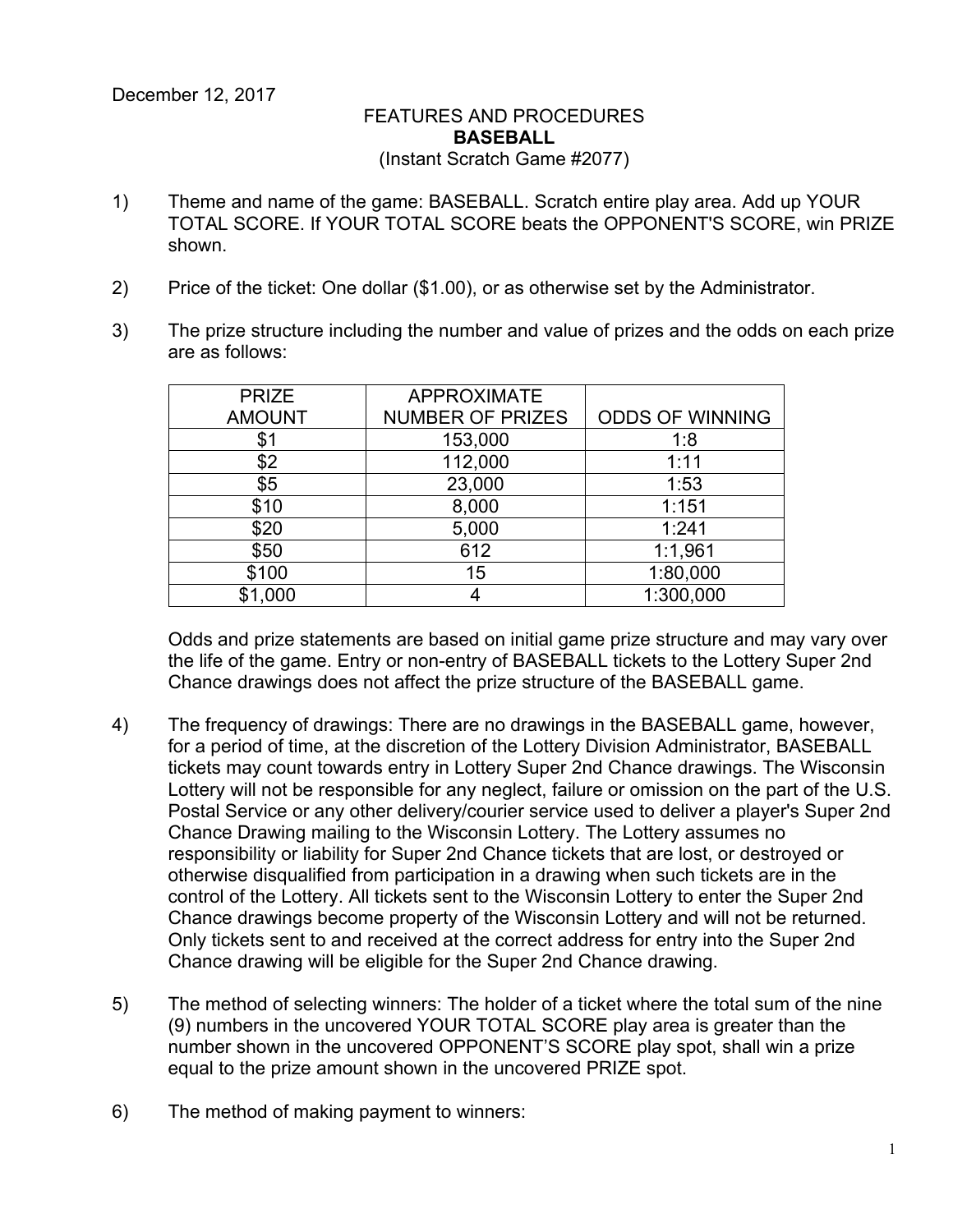- A. Submission of the original ticket (not a copy), as provided below, shall be the sole method of claiming a prize.
- B. Payment of prizes under six hundred dollars (\$600) may be made by presenting the ticket for validation and payment to any Wisconsin Lottery retailer.
- C. The original winning ticket must be signed by a single human being. For-profit and non-profit entities, trusts, and other non-human beings are not eligible to play or claim a prize in this game. Payment of any prize totaling five hundred thousand, nine hundred and ninety-nine dollars (\$500,999) or less may be made by either 1) signing the back of the original winning ticket, completing a Lottery claim form and presenting it in person to any Lottery office for validation and payment by the claim deadline under section 6(G) of these features and procedures, or 2) by signing the back of the original winning ticket, completing a Lottery claim form and mailing it for validation and payment to Lottery Headquarters in Madison. If claiming a prize by mail, the original winning ticket and Lottery claim form must be mailed to Lottery Headquarters in Madison by the claim deadline under section 6(G), in a properly addressed envelope with the postage duly prepaid. Payment of any prize totaling five hundred and one thousand dollars (\$501,000) or more must be made by signing the back of the original winning ticket, completing a Lottery claim form and presenting it in person to the Lottery Headquarters in Madison for validation and payment by the claim deadline under section 6(G). Personal appearance may be waived at the Lottery Division Administrator's sole discretion.
- D. Tickets are void if stolen, unissued, mutilated, altered, counterfeit, or otherwise fail validation tests. The Lottery at its sole discretion reserves the right to pay any mutilated ticket based upon the facts and circumstances of the particular claim. Such action by the Lottery is final and non-reviewable.
- E. Tickets are void if misprinted. "Misprinted" means any mistake or difference from the original ticket or game specifications of any kind in the printing, manufacturing, packaging or other processing related to the production or distribution of the ticket caused by the raw materials, processes or handling of the ticket until its ultimate sale to the consumer/player. "Misprinted" includes but is not limited to the tickets being unreadable, misregistered, defective, or multiply printed. Also, "misprinted" includes errors in the computer software, computer hardware, code or programming of the game regardless of whether the errors were imbedded or caused by human action relating to any of the matters mentioned in this paragraph. The Lottery at its sole discretion reserves the right to pay any such "misprinted" ticket based upon the facts and circumstances of the particular claim. Such action by the Lottery is final and non-reviewable.
- F. All tickets sent to the Wisconsin Lottery for the purpose of redemption become property of the Lottery and will not be returned.